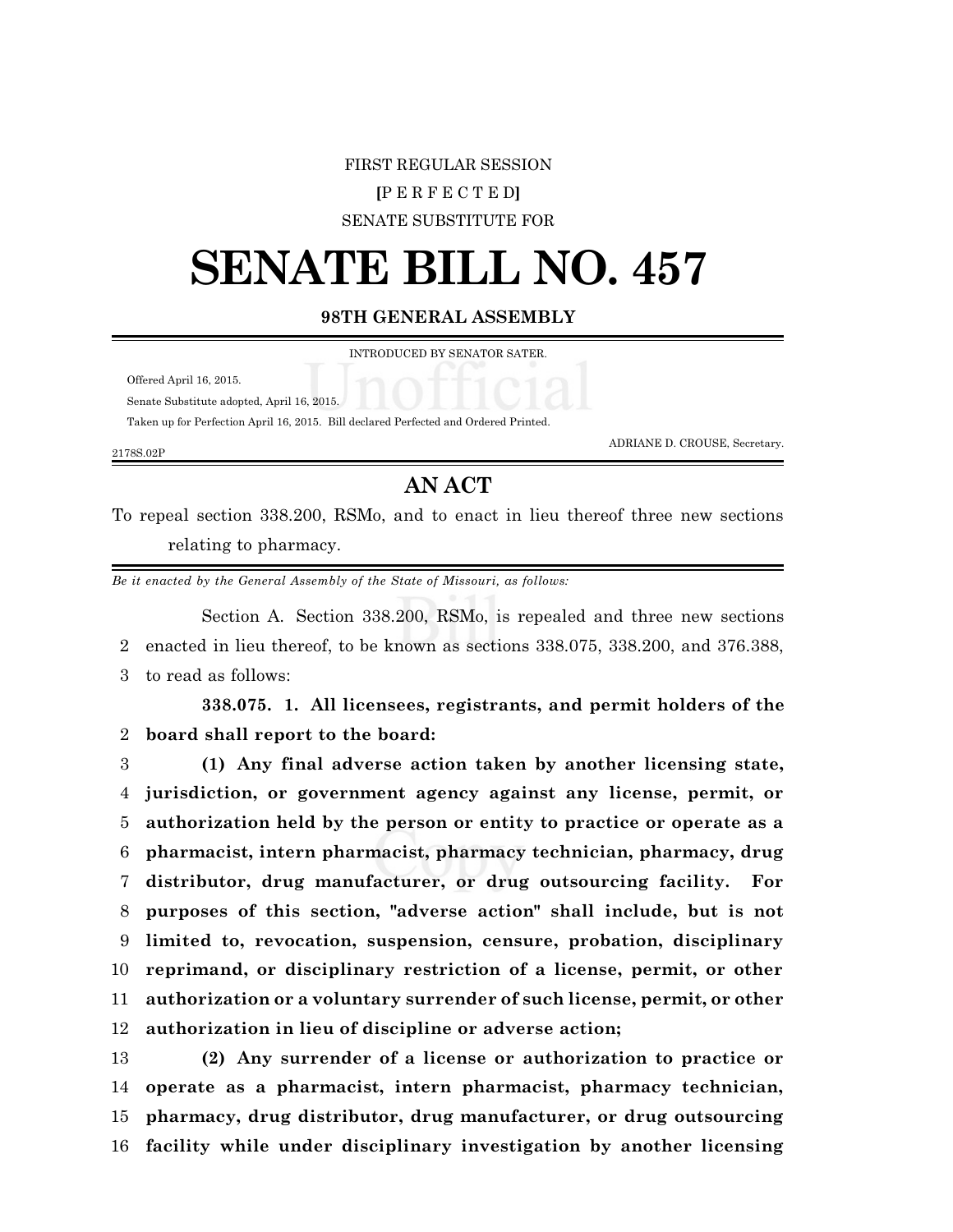**state, jurisdiction, or governmental agency, and;**

 **(3) Any exclusion to participate in any state or federally funded health care program such as Medicare, Medicaid, or MO HealthNet for fraud, abuse, or submission of any false or fraudulent claim, payment, or reimbursement request.**

 **2. Reports shall be submitted as provided by the board by rule. 3. The board shall promulgate rules to implement the provisions of this section. Any rule or portion of a rule, as that term is defined in section 536.010 that is created under the authority delegated in this section shall become effective only if it complies with and is subject to all of the provisions of chapter 536, and, if applicable, section 536.028. This section and chapter 536 are nonseverable and if any of the powers vested with the general assembly pursuant to chapter 536, to review, to delay the effective date, or to disapprove and annul a rule are subsequently held unconstitutional, then the grant of rulemaking authority and any rule proposed or adopted after August 28, 2015, shall be invalid and void.**

338.200. 1. In the event a pharmacist is unable to obtain refill authorization from the prescriber due to death, incapacity, or when the pharmacist is unable to obtain refill authorization from the prescriber, a pharmacist may dispense an emergency supply of medication if:

 (1) In the pharmacist's professional judgment, interruption of therapy might reasonably produce undesirable health consequences;

 (2) The pharmacy previously dispensed or refilled a prescription from the applicable prescriber for the same patient and medication;

(3) The medication dispensed is not a controlled substance;

 (4) The pharmacist informs the patient or the patient's agent either verbally, electronically, or in writing at the time of dispensing that authorization of a prescriber is required for future refills; and

 (5) The pharmacist documents the emergency dispensing in the patient's prescription record, as provided by the board by rule.

 2. (1) If the pharmacist is unable to obtain refill authorization from the prescriber, the amount dispensed shall be limited to the amount determined by the pharmacist within his or her professional judgment as needed for the emergency period, provided the amount dispensed shall not exceed a seven-day supply.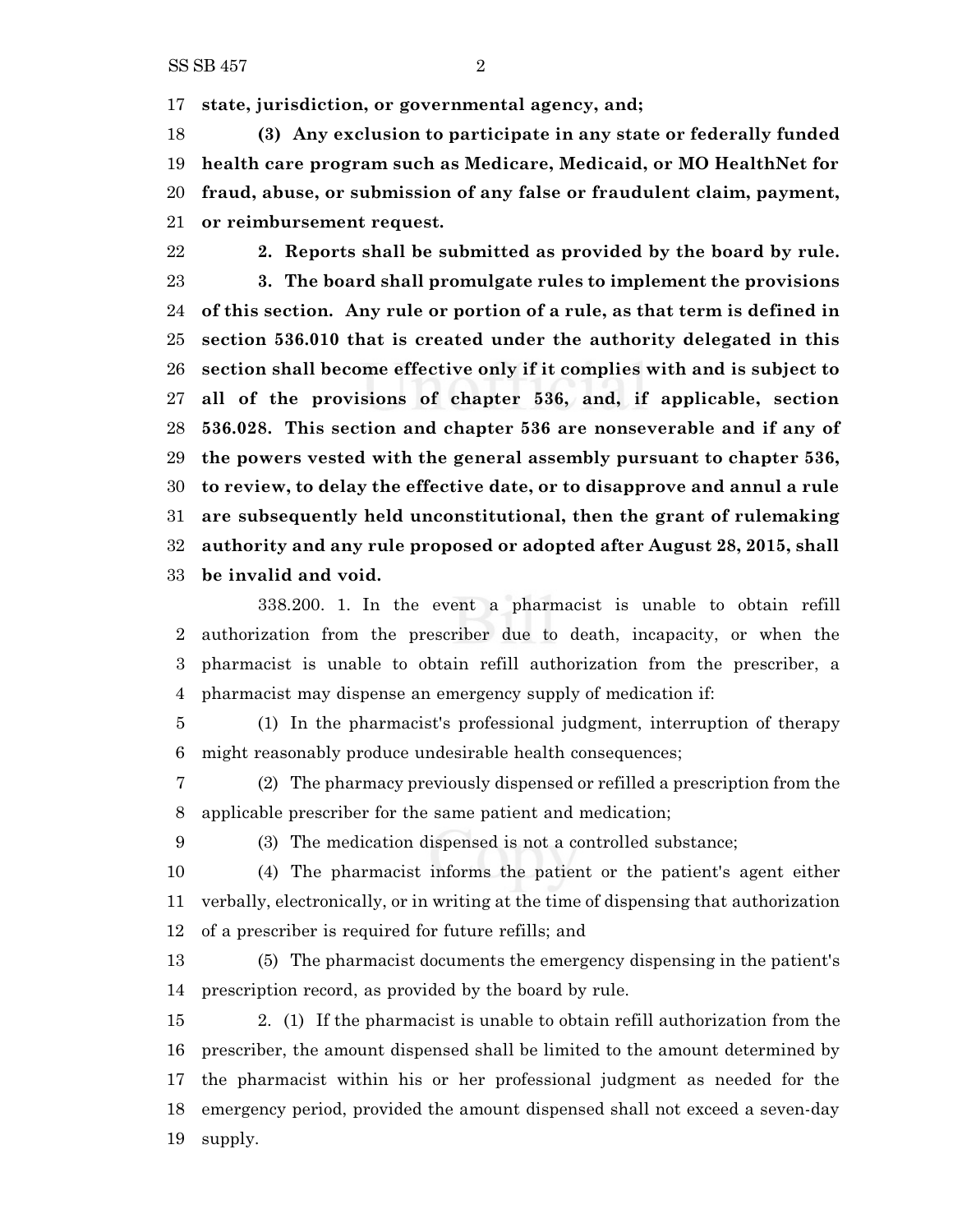(2) In the event of prescriber death or incapacity or inability of the prescriber to provide medical services, the amount dispensed shall not exceed a thirty-day supply.

 3. Pharmacists or permit holders dispensing an emergency supply pursuant to this section shall promptly notify the prescriber or the prescriber's office of the emergency dispensing, as required by the board by rule.

 4. An emergency supply may not be dispensed pursuant to this section if the pharmacist has knowledge that the prescriber has otherwise prohibited or restricted emergency dispensing for the applicable patient.

 5. **The determination to dispense an emergency supply of medication under this section shall only be made by a pharmacist licensed by the board.**

 **6.** The board shall promulgate rules to implement the provisions of this section. Any rule or portion of a rule, as that term is defined in section 536.010, that is created under the authority delegated in this section shall become effective only if it complies with and is subject to all of the provisions of chapter 536 and, if applicable, section 536.028. This section and chapter 536 are nonseverable and if any of the powers vested with the general assembly pursuant to chapter 536 to review, to delay the effective date, or to disapprove and annul a rule are subsequently held unconstitutional, then the grant of rulemaking authority and any rule proposed or adopted after August 28, 2013, shall be invalid and void.

**376.388. 1. As used in this section, unless the context requires otherwise, the following terms shall mean:**

 **(1) "Contracted pharmacy" or "pharmacy", a pharmacy located in Missouri participating in the network of a pharmacy benefit manager through a direct or indirect contract;**

 **(2) "Health carrier", an entity subject to the insurance laws and regulations of this state that contracts or offers to contract to provide, deliver, arrange for, pay for, or reimburse any of the costs of health care services, including a sickness and accident insurance company, a health maintenance organization, a nonprofit hospital and health service corporation, or any other entity providing a plan of health insurance, health benefits, or health services, except that such plan shall not include any coverage pursuant to a liability insurance policy, workers' compensation insurance policy, or medical payments insurance issued as a supplement to a liability policy;**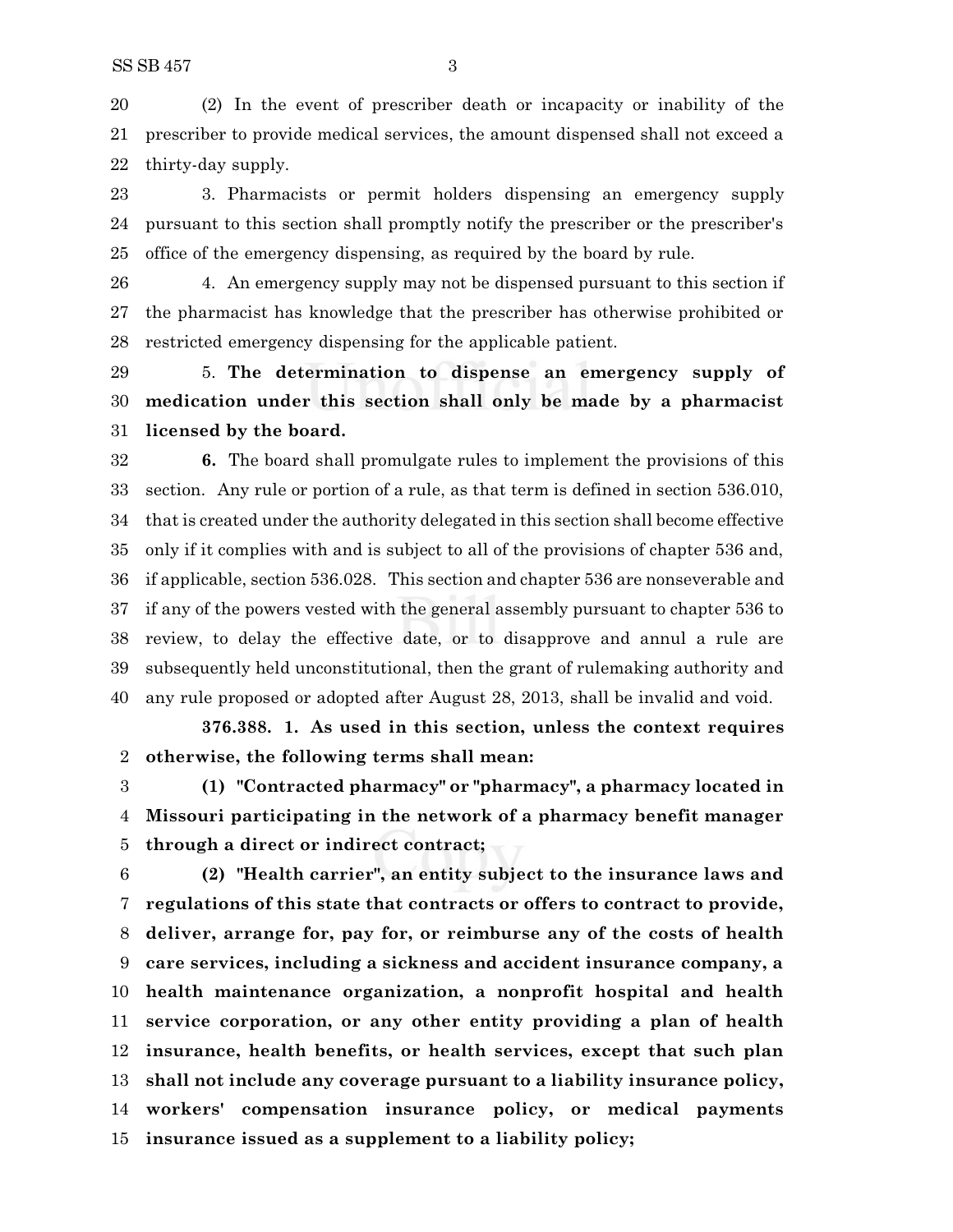**(3) "Maximum allowable cost", the per unit amount that a pharmacy benefits manager reimburses a pharmacist for a prescription drug, excluding a dispensing or professional fee;**

 **(4) "Maximum allowable cost list" or "MAC list", a listing of drug products that meet the standard described in this section;**

**(5) "Pharmacy", as such term is defined in chapter 338;**

 **(6) "Pharmacy benefits manager", an entity that contracts with pharmacies on behalf of health carriers licensed by the department of insurance, financial institutions and professional registration under chapter 376.**

 **2. Upon each contract execution or renewal between a pharmacy benefit manager and a pharmacy or between a pharmacy benefits manager and a pharmacy's contracting representative or agent, such as a pharmacy services administrative organization, a pharmacy benefits manager shall, with respect to such contract or renewal:**

 **(1) Include in such contract or renewal the sources utilized to determine maximum allowable cost and update such pricing information at least every seven days; and**

 **(2) Maintain a procedure to eliminate products from the maximum allowable cost list of drugs subject to such pricing or modify maximum allowable cost pricing within seven days if such drugs do not meet the standards and requirements of this section in order to remain consistent with pricing changes in the marketplace.**

 **3. A pharmacy benefits manager shall reimburse pharmacies for drugs subject to maximum allowable cost pricing based upon pricing information which has been updated within seven days as set forth in subdivision (1) of subsection 2 of this section.**

 **4. A pharmacy benefits manager shall not place a drug on a maximum allowable cost list unless there are at least two therapeutically equivalent multi-source generic drugs, or at least one generic drug available from only one manufacturer, generally available for purchase by network pharmacies from national or regional wholesalers.**

 **5. All contracts between a pharmacy benefits manager and a contracted pharmacy or between a pharmacy benefits manager and a pharmacy's contracting representative or agent, such as a pharmacy services administrative organization, shall include a process to**